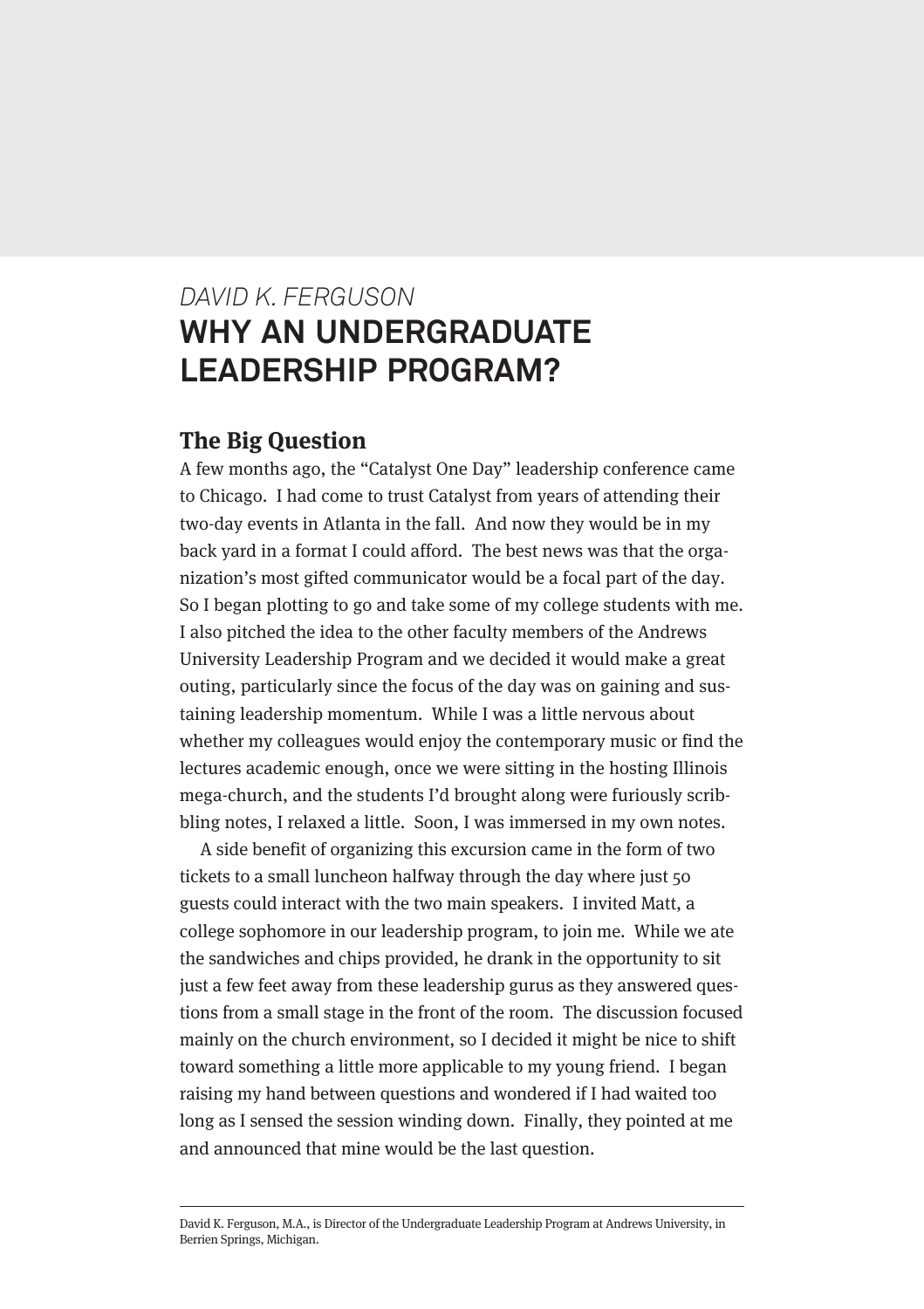Caught a little off guard, I gave the background of having recently accepted a position starting a leadership program for undergraduate students at Andrews University and then asked my question: "In that context, could you tell us a leadership lesson you wish you had learned earlier in life?" I was pleased that the individual I most wanted to hear from seemed anxious to respond first. But what he said absolutely stunned me. "When I hear about things like this I think it's a waste of time. I really don't believe you can teach leadership to undergraduate students. I don't think they get it." And with that, the session was over.

I felt the heat of extra blood rushing to my head. My jaw may have visibly dropped. I turned to notice the confused look on Matt's face. Questions, thoughts and responses shot through my brain. Was this speaker suggesting that the same students we teach to be doctors, lawyers and every other manner of professional somehow couldn't grasp the simple, meaningful leadership truths he would discuss through the course of the day? What was it about leadership that he assumed to be more difficult than chemistry, psychology or writing a college-level research paper? I accept that experience creates the context for fully understanding most leadership concepts. But does that mean there is no benefit to learning these truths at an earlier age? The suggestion seemed akin to insisting surgeons wait until a dying patient's chest is spread open to learn appropriate procedures, or that a soldier can only understand concepts on successful evasive maneuvering or troop positioning after coming under live enemy fire. Did he really believe that those of us who are older—and more prone to being set in our ways and stuck in our ruts—are more capable of handling the change required to act upon leadership lessons? This seemed nonsensical and counter-intuitive to me. Besides, if this accurately portrayed the feelings of his organization, why did they sell tickets to this very training event at a student rate for those in college?

The afternoon sessions resumed and my students continued their note taking with great focus. Matt quickly shrugged off the insult and hungrily dove back into learning. I, however, was distracted and couldn't let go of this brief conversation. I admire this gentleman greatly for the many leadership lessons he has taught over the years. Surely he must have misunderstood my question. Could he and I be in that much disagreement? His comment further bothered me because it echoed so many of the recent discussions and arguments I've heard, and pointed out the need to state a clear case addressing the most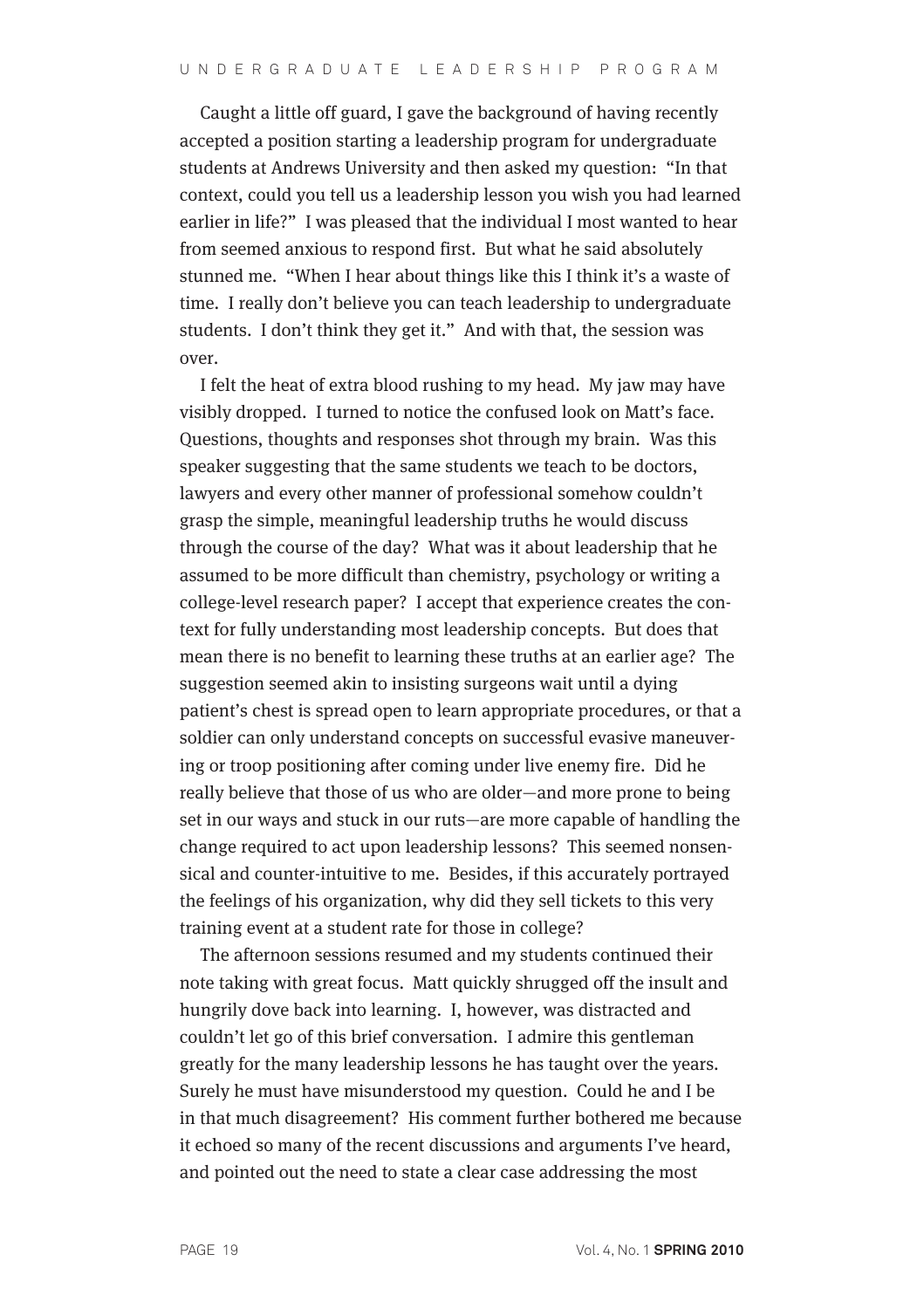common objections and misunderstandings to teaching leadership to young people.

### **Setting the Stage**

Over the past eight years I have been involved in developing curriculum for and teaching leadership to high school and college students. My interest in doing so was fueled by a simple realization: During my mid-thirties I, along with a handful of colleagues, stumbled into some great leadership development opportunities, and we found the growth painful. This was not because the concepts were difficult or hard to accept, but because they required the reversal of habit and learned behavior in order to put each valuable principle into play. With regularity one of us would be heard asking, "How did we get to this point in our lives without someone teaching us this stuff sooner? Why couldn't this be taught in formal educational settings at a younger age, before the need for such challenging deconstruction?" Since a number of us worked in high schools, we hatched a plan to pilot a program attempting to teach fundamental leadership principles on a secondary level. In our opinion it was a smashing success. Not only were the students able to cognitively master the materials, but also they evidenced their understanding by actively demonstrating the principles in their daily living. This past year I started a leadership program at Andrews University on the undergraduate level. This has led to numerous discussions about what can and cannot be taught regarding leadership.

Part of the disagreements about whether or not leadership can be taught may come down to something as basic as the way we define leadership. In our undergraduate program we define leadership as simply "intentional influence." This notion, expressed by many over the years and made popular in the writings of John C. Maxwell, is not unique to us. But it does demonstrate our departure from the idea that leaders are born rather than taught. The great man theory, for instance, suggests leaders are set aside by history for certain times and needs. Similarly, trait theories (derivatives of the great man theory) maintain that all leaders possess a specific set of traits from birth. While particular circumstances and traits do lend themselves to the development of certain kinds of leaders, and genetics does matter, we find it useful to point out that everyone possesses these traits to some degree and can improve on them in a way that increases their influence.

There may also be a difference in the relative value of certain traits over others depending on the context of their use. For instance, fluency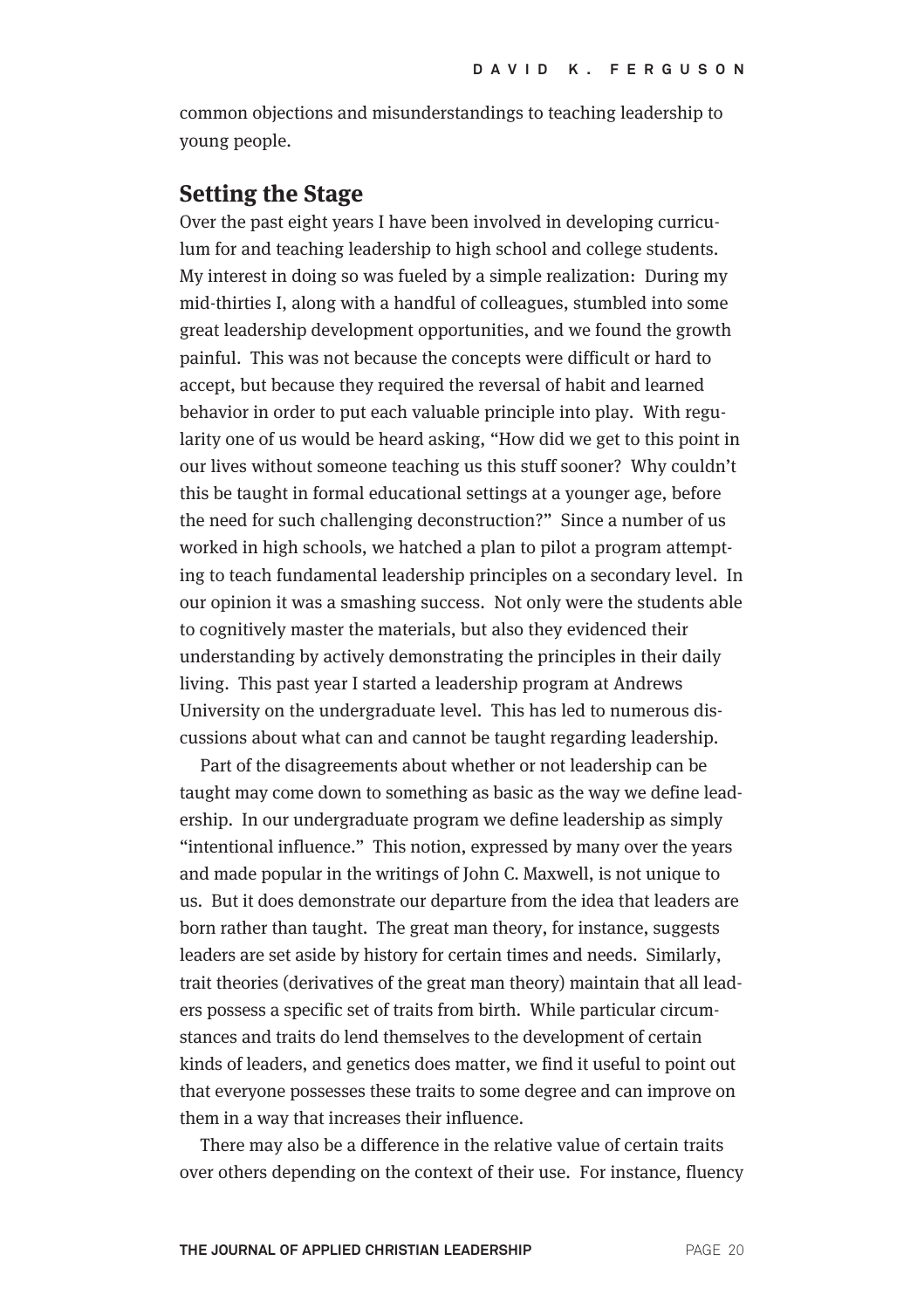of speech may be a prized leadership quality for the purpose of moving and motivating the masses or at many levels of organizational influence. But when it comes to influencing individual interpersonal relationships, listening skills may be even more important. In truth, all functioning humans possess both skills to some degree or another. And whether our genetics predispose us to high or low functionality in one trait over the other, we believe growth is possible in both. In this regard we side more closely with behavioral theorists who suggest leadership behaviors can be learned and developed. Therefore, our program seeks to provide leadership development opportunities to college undergrads on an "every man" basis. This is not tied to a leadership position, high grade point average, or personality type. In fact, we suggest that every thinking person who comes in contact with others engages in critical leadership behaviors on a daily basis. The important question is not whether a person is a leader, but whether he is maximizing his leadership opportunities.

# **Common Objections to Leadership Training**

I vividly remember a frustrating conversation with an institutional board member. "Why should we be putting such emphasis on leadership when it is only relevant to a few students?" this person asked. "My daughter isn't a leader. What does this have to do with her?" This kind of thinking persists as a result of the trait theory of leadership mentioned earlier—many people have the misconception that in order to be a leader, one must have certain stereotypical characteristics. The problems with this thinking are manifold.

First, it is nearly impossible to accurately predict which high school or college students are going to develop into our best, most visible leaders—even under traditional definitions. Aren't we routinely surprised at class reunions that some people we assumed would make a big splash have done little while others we wrote off became highly respected leaders? I don't think that a father can rightly say what his daughter "is" yet. She is still developing. Could it be that when we make these claims and behave on these assumptions we tempt our young people to live down to our expectations? Even if the great man or trait theories were the most reliable theories of leadership, we would still have to admit that the best leaders of the future might be living among us incognito at these young ages—in which case, it would be best to educate them all toward growth. But this response doesn't go far enough. If leadership is truly intentional influence, then we can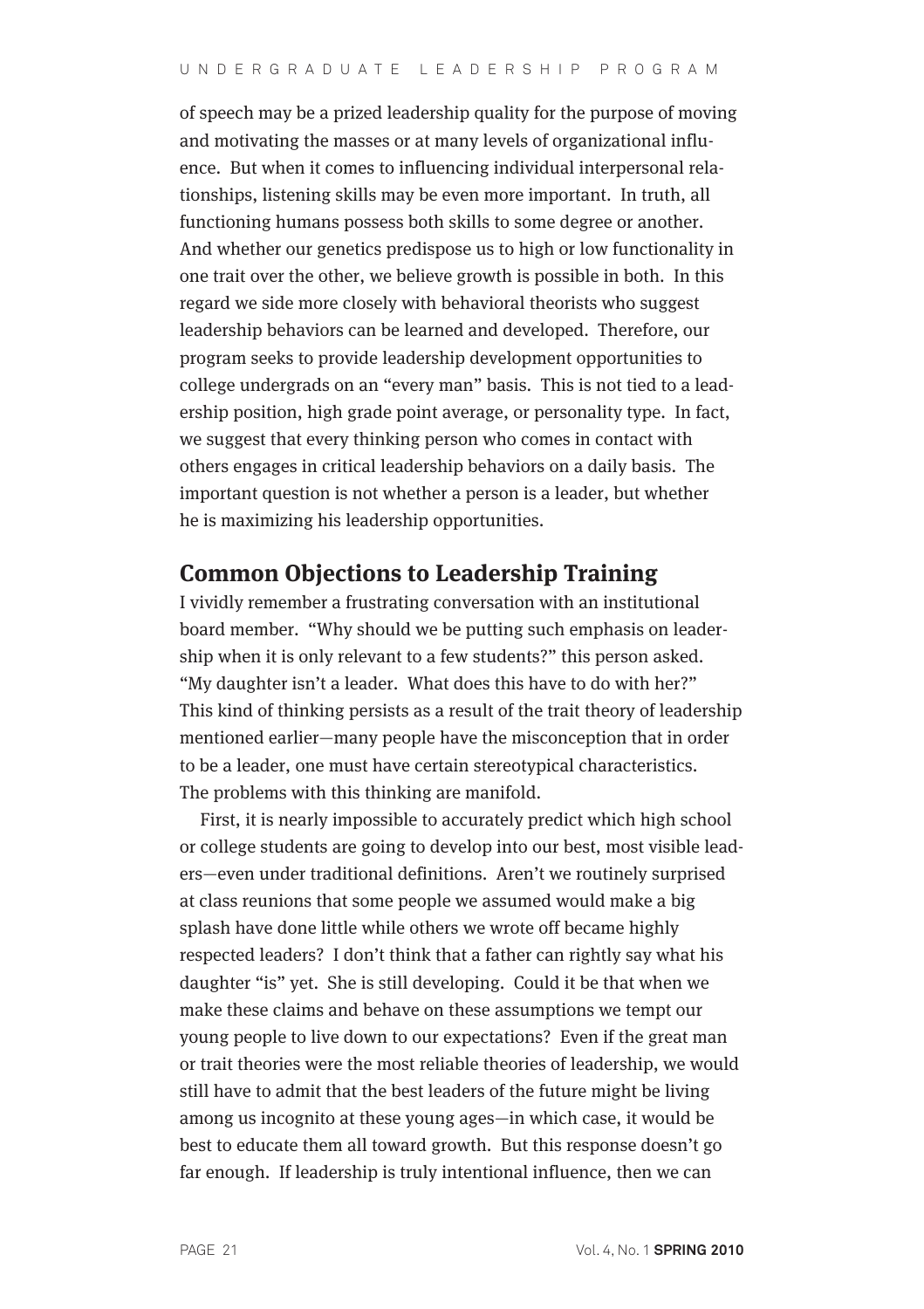propose that every thinking human being begins attempting to lead from birth—to use his influence to create the world as he wishes to experience it. And might it be flawed to assess and label leaders based on the volume or depth of leadership impact? Most tend to do this. If it appears that a person is visibly influencing enough people to break over an unnamed threshold, she is labeled a leader. If she stays under that volume threshold, she is not.

Think of it this way. We can all likely accept that Abraham Lincoln was a leader. Let's pretend we could interview him and ask, "Abe, who had the greatest influence in your life?" And let's say his response was his stepmother, Sarah, who never held an office or wrote a book and who probably never cracked anyone else's list of leaders. And suppose he is so engrossed in talking about his stepmother that he never even mentions anyone else, though he most certainly had others to list. And he finishes by saying explicitly, "All I am, or can be, I owe to my angel mother" (Holland, 1866, p. 23).

Shouldn't Sarah Bush Lincoln receive credit for the leadership her son displayed? Or put this way: What if she hadn't influenced him in some of the ways she did so that he never became the leader he did? Would that not in some way be her fault? And if there is an undergraduate college student out there who will be the mother or father of the next Lincoln, and we could teach that person valuable leadership qualities and practices ensuring the leadership impact of their progeny, wouldn't that be worth it? Wouldn't that be a tremendous feat?

It is also important to note that, under many circumstances, the person who appears to be leading (from superficial observation) often proves to be less influential if you delve a layer under the surface. In truth, most leadership or influence is exerted from somewhere in the middle rather than in the classical model from the top down. One might even suggest that we make every bit the societal impact by growing a person's leadership capabilities from a  $2$  to a  $4$  on a scale of 1 to 10 as we do moving someone from an 8 to a 9, even though the first person may never be labeled a "leader" while the second is likely to be. For all these reasons, it seems most profitable to teach leadership without discrimination—on an undergraduate level.

Ironically, the most common reaction of those who initially object to leadership training is to flip 180 degrees once the concept is presented in this way. They race quickly past agreement to suggesting leadership training should be mandatory for all students, possibly a general education requirement. This, I believe, goes too far. In my experience, the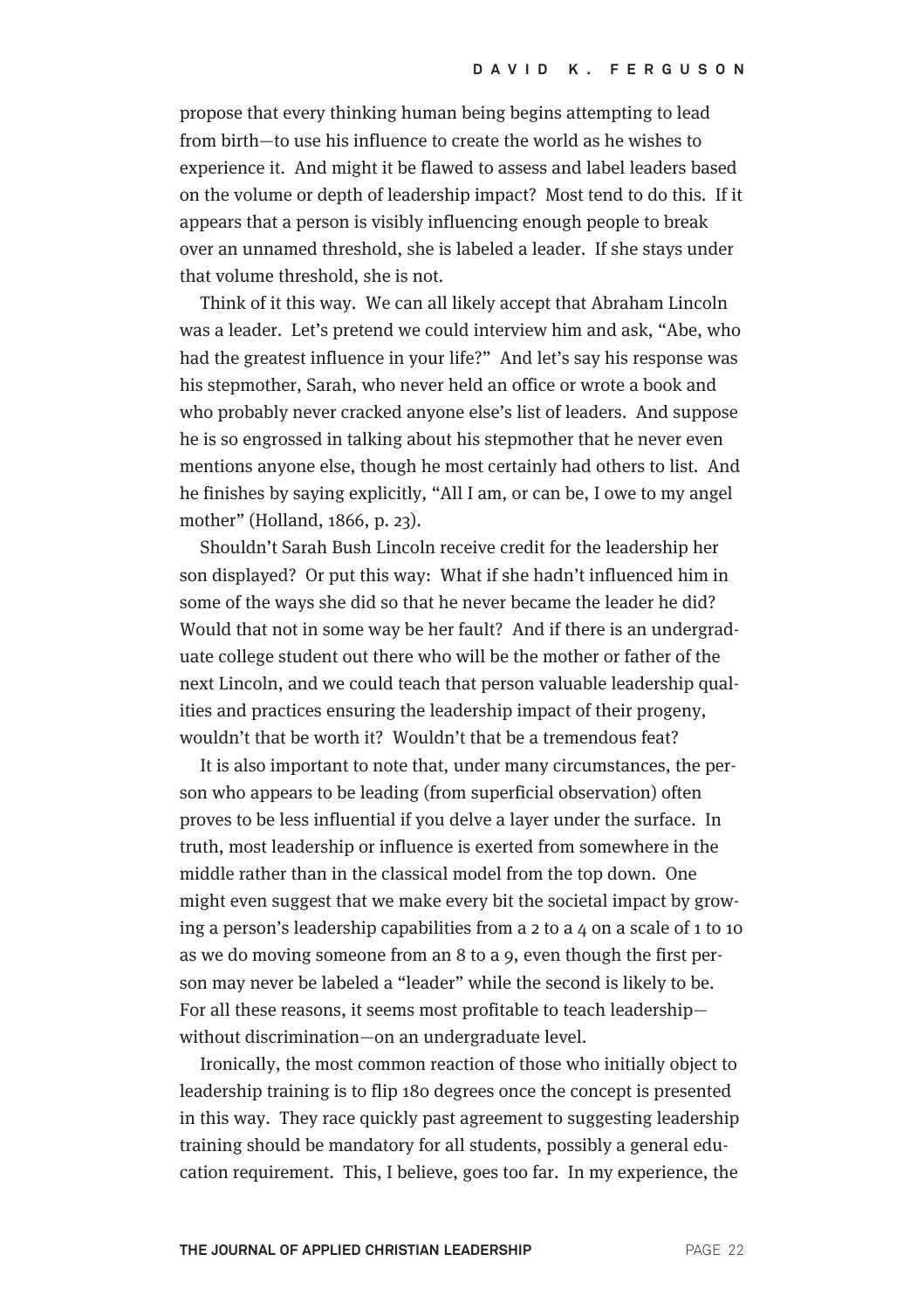most valuable qualifier for those who should pursue this kind of training is personal interest and commitment. Making leadership training a requirement causes it to lose something extraordinarily important. It spoils the process for everyone. Besides, it usually takes very little effort to demonstrate and convince a young person of its value. Much is gained by the initiative required of a student to make the time and space to grow in this area.

Some would suggest that it would be better to wait to teach leadership until a person has the context of experience to understand it. They have a point. There are some leadership lessons that make little sense until you have the opportunity to put them into practice. However, I would contend that it is just as valuable to provide the laboratory for experimentation uniquely found on most undergraduate campuses as it is to wait until getting to the "real world" application. The problem for most is that if we wait to teach leadership lessons until ignorance and bad habits have calcified, we make implausible deconstruction a requirement, even if those truths are quickly understood and desired. What could have been easy to include and ingrain in our leadership practices becomes nearly impossible. It reminds me of the piece of pumpkin pie I once had as a guest in someone's house. To her embarrassment, the hostess had forgotten to add sugar to the ingredients before putting the pie in the oven, and it tasted horrible. Even though she passed sugar around the table and urged us to dump it on our pies, this couldn't salvage the flavor. Timing matters. Just like the sugar, the best leadership training should be baked in at a time that doesn't require much disassembly for the desired effect.

#### **What About Matt?**

Just the other day my student Matt came into my office to discuss what was on his mind. It so happens that in the days following our trip to Catalyst, he has been preoccupied with what he learned about how to maintain momentum in organizations. Matt is one of the student leaders in an ongoing campus event that has been wildly popular over the past five years. But as he brought this up, he said, "Pastor Dave, I am worried that we've lost momentum." He listed the evidence and described how he is using the principles he learned to address the problem. As he left, I found myself wondering if any of my colleagues or I had so successfully integrated these principles in our current leadership contexts. And I thought again how silly a notion it is that undergrad students aren't capable of "getting it."